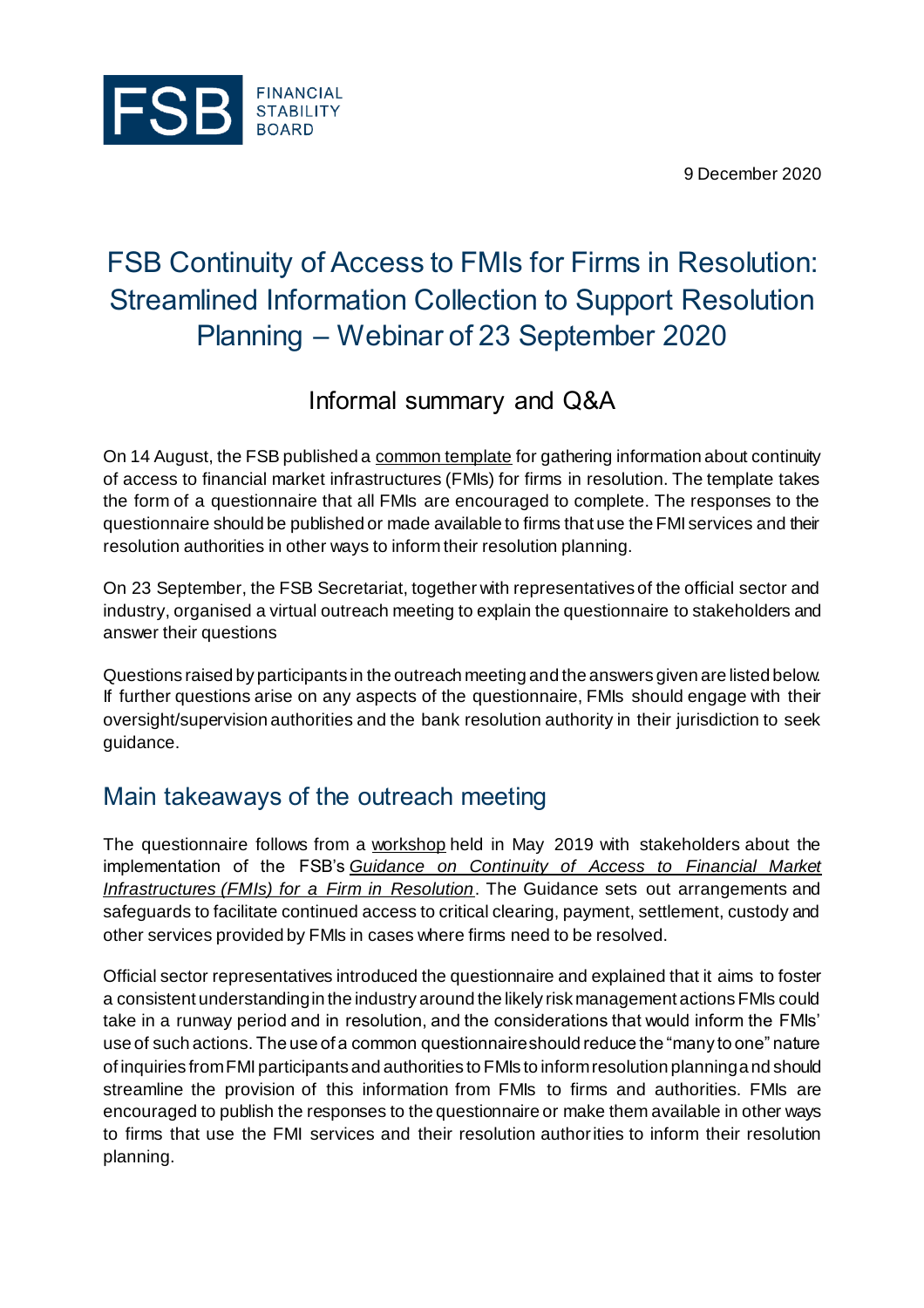The official sector representatives invited FMIs to liaise as necessary with their oversight bodies and supervisors on the questionnaire response and publication process, noting that some FMIs had already begun this engagement process. They expressed the hope that, as per the indicative timeline, FMIs would be able to finalise their questionnaire responses in November and December 2020, and would subsequently submit these to their authorities and FMI participants and publish either the responses themselves or a 'presumptive path' summary.

The FSB member authorities indicated their intention to evaluate the results of this exercise and the need for potential enhancements to the questionnaire and/or the industry engagement process in 2021. They recommended that FMIs update their questionnaire responses going forward, whenever appropriate and at least annually.

**Two private sector representatives** provided brief comments on the initiative from the FMI and bank perspectives respectively in support of the standardised disclosure effort. They explained that the initiative would benefit not only banks but FMIs as well, compared to the case where the industry relies solely on bilateral engagement. The questionnaire would allow any necessary bilateral engagement to start from a more informed starting point and be more focused on firmspecific issues. The FMI sector representative cautioned that a prescribed approach may not work to address situations not encountered before or across all client segments and that discretion is important in crisis management and in FMIs' disclosure of levels of detailed information to their participants. He also noted that the indicative timeline might be challenging for FMIs.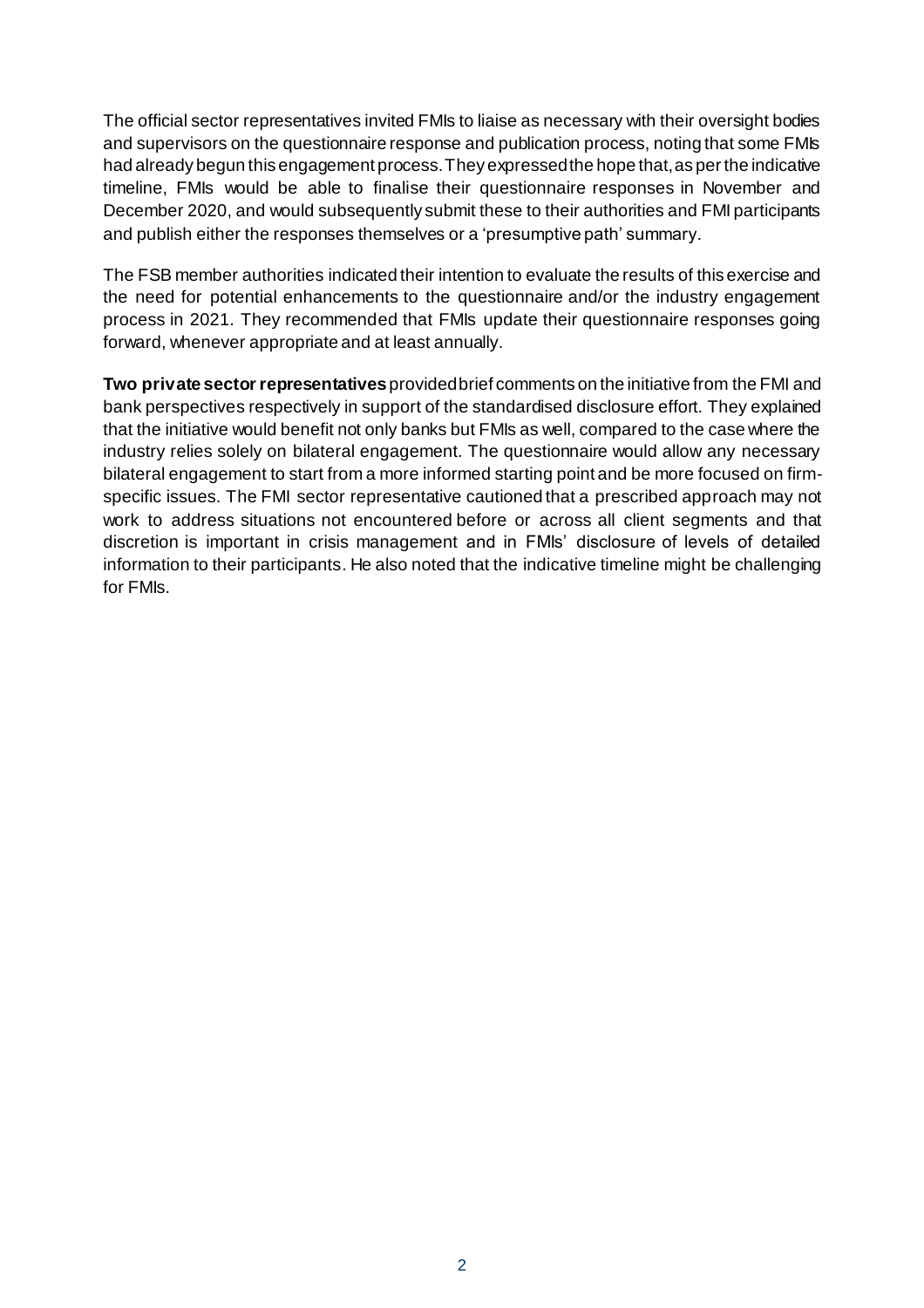|   | <b>Questions</b>                                                                                                                                                                                       | <b>Answers</b>                                                                                                                                                                                                                                                                                                                                                                                                                                                                                                                                                                                                                                                                                                                                                                                                                                                                                                                                                 |
|---|--------------------------------------------------------------------------------------------------------------------------------------------------------------------------------------------------------|----------------------------------------------------------------------------------------------------------------------------------------------------------------------------------------------------------------------------------------------------------------------------------------------------------------------------------------------------------------------------------------------------------------------------------------------------------------------------------------------------------------------------------------------------------------------------------------------------------------------------------------------------------------------------------------------------------------------------------------------------------------------------------------------------------------------------------------------------------------------------------------------------------------------------------------------------------------|
| # | <b>Scope and Timeline</b>                                                                                                                                                                              |                                                                                                                                                                                                                                                                                                                                                                                                                                                                                                                                                                                                                                                                                                                                                                                                                                                                                                                                                                |
| 1 | What if there is an FMI that disagrees it should participate?<br>Is this FSB questionnaire a mandatory regulatory obligation<br>for all FMIs in all regions?                                           | The questionnaire was developed to be helpful to both FMIs and their members in<br>meeting jurisdictional requirements that apply to many FMI participants to develop<br>capabilities for continuity of access to FMIs. The questionnaire should help<br>participants meet those requirements and avoid the need for FMIs to have multiple,<br>separate bilateral interactions with their participants on similar questions. While<br>participation in this FSB initiative is voluntary, FMIs are strongly encouraged to<br>prepare answers to the questions. It is in the common interest of all stakeholders<br>(i.e., FMIs, banks and authorities) that the questionnaire be completed and<br>responses are shared. Resolution authorities will work alongside FMI supervisors to<br>encourage completion of questionnaires. Banks may themselves, and/or via industry<br>associations, ask FMIs when and how their questionnaire responses will be shared. |
| 2 | How will FMIs not participating to date be made aware and<br>engaged to address this questionnaire?                                                                                                    | The FSB would welcome home regulators to encourage FMIs to provide and publish<br>responses. The more uptake, the more useful the responses will be for all<br>participants.<br>FMI Participants are also welcome to encourage FMIs to share information in this<br>format. This will minimize the need for separate bilateral engagement on duplication<br>of questions and queries.                                                                                                                                                                                                                                                                                                                                                                                                                                                                                                                                                                          |
| 3 | What is the scope of FMIs (and intermediaries) that have<br>been approached through this questionnaire? Is it possible<br>to have the list of the targeted FMIs? Or has it been<br>distributed widely? | The questionnaire has been published on the FSB website to encourage participation<br>from all FMIs. The questionnaire is aimed at FMIs, including payment systems,<br>securities settlement systems, central securities depositories, and central<br>counterparties. While the topics covered in this questionnaire could also apply to FMI<br>intermediaries, at this stage they are not in scope. Development of a questionnaire<br>targeted more specifically to FMI intermediaries is under consideration.                                                                                                                                                                                                                                                                                                                                                                                                                                                |

-

<sup>1</sup> The definitions in section 4 of the questionnaire apply also for these Q&As.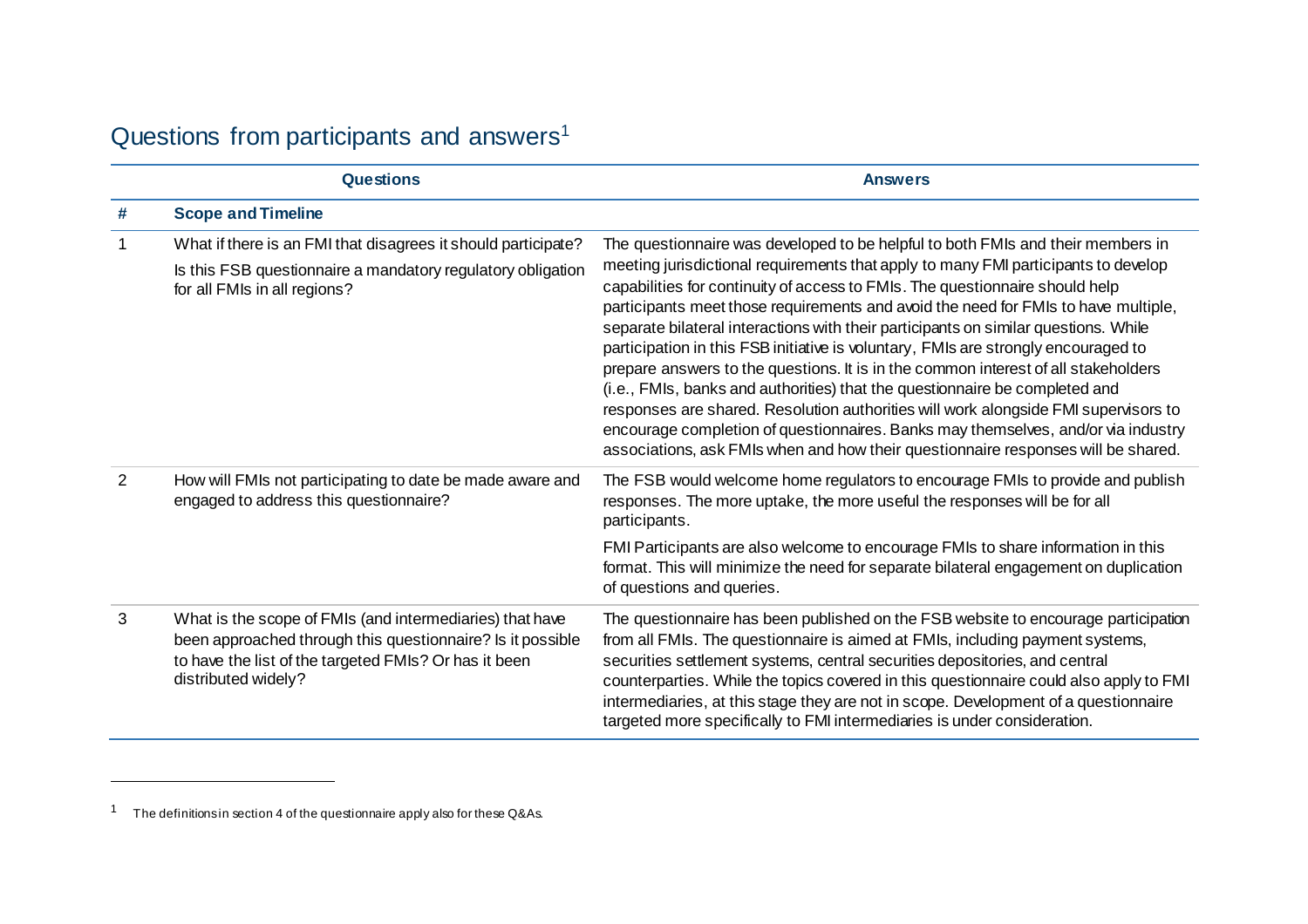|   | <b>Questions</b>                                                                                                                                                                                        | <b>Answers</b>                                                                                                                                                                                                                                                                                                                                                                                                                                                            |
|---|---------------------------------------------------------------------------------------------------------------------------------------------------------------------------------------------------------|---------------------------------------------------------------------------------------------------------------------------------------------------------------------------------------------------------------------------------------------------------------------------------------------------------------------------------------------------------------------------------------------------------------------------------------------------------------------------|
| 4 | If an FMI has more than one role (e.g. a CCP and a CSD),<br>do you expect two separate responses?                                                                                                       | If an FMI has two distinctly different operations with differing rulebooks, it would be<br>helpful to separate responses into different categories. This can be done by<br>distinguishing the responses applicable to these different categories within one<br>questionnaire or by completing two questionnaires. It is also recommended that FMIs<br>solicit input on their questionnaire response approach with the relevant supervisory<br>and resolution authorities. |
| 5 | Is there a hard due date?                                                                                                                                                                               | There is no response deadline but the FSB stresses that responses would be most<br>useful if they would be finalised by early Q4 2020 as banks in some jurisdictions are<br>required to complete their resolution planning information by 31 December.<br>Nevertheless, resolution authorities are mindful that responses should be of sufficient<br>quality, which should not be compromised by what could be interpreted as a<br>demanding timeline.                    |
|   | <b>Contents and Format</b>                                                                                                                                                                              |                                                                                                                                                                                                                                                                                                                                                                                                                                                                           |
| 6 | How are various regulators going to ensure consistency of<br>response across FMIs in terms of level of detail relative to<br>their complexity?                                                          | It is understood that responses may vary in terms of breadth and depth given<br>differences in the nature, size and complexity of FMIs.                                                                                                                                                                                                                                                                                                                                   |
|   |                                                                                                                                                                                                         | Authorities have shared and will continue to share guidance through the FSB working<br>group, and are willing to provide support in this regard. In addition, participants may<br>offer input on the granularity and usefulness of information through either bilateral or<br>multilateral discussions. This could serve as input to an FMI's regular review process<br>to update responses.                                                                              |
| 7 | Would the FSB consider an approach where the high-level<br>(numbered) questions are accompanied by guidance that<br>incorporates the relevant factors, rather than requiring<br>point-by-point answers? | The purpose of the questionnaire is to provide information to relevant parties and to<br>inform resolution planning. As long as the overall goal is achieved, it would be<br>acceptable to deviate from the point-by-point format of the questionnaire as long as<br>the responses are providing the information requested in the questionnaire.                                                                                                                          |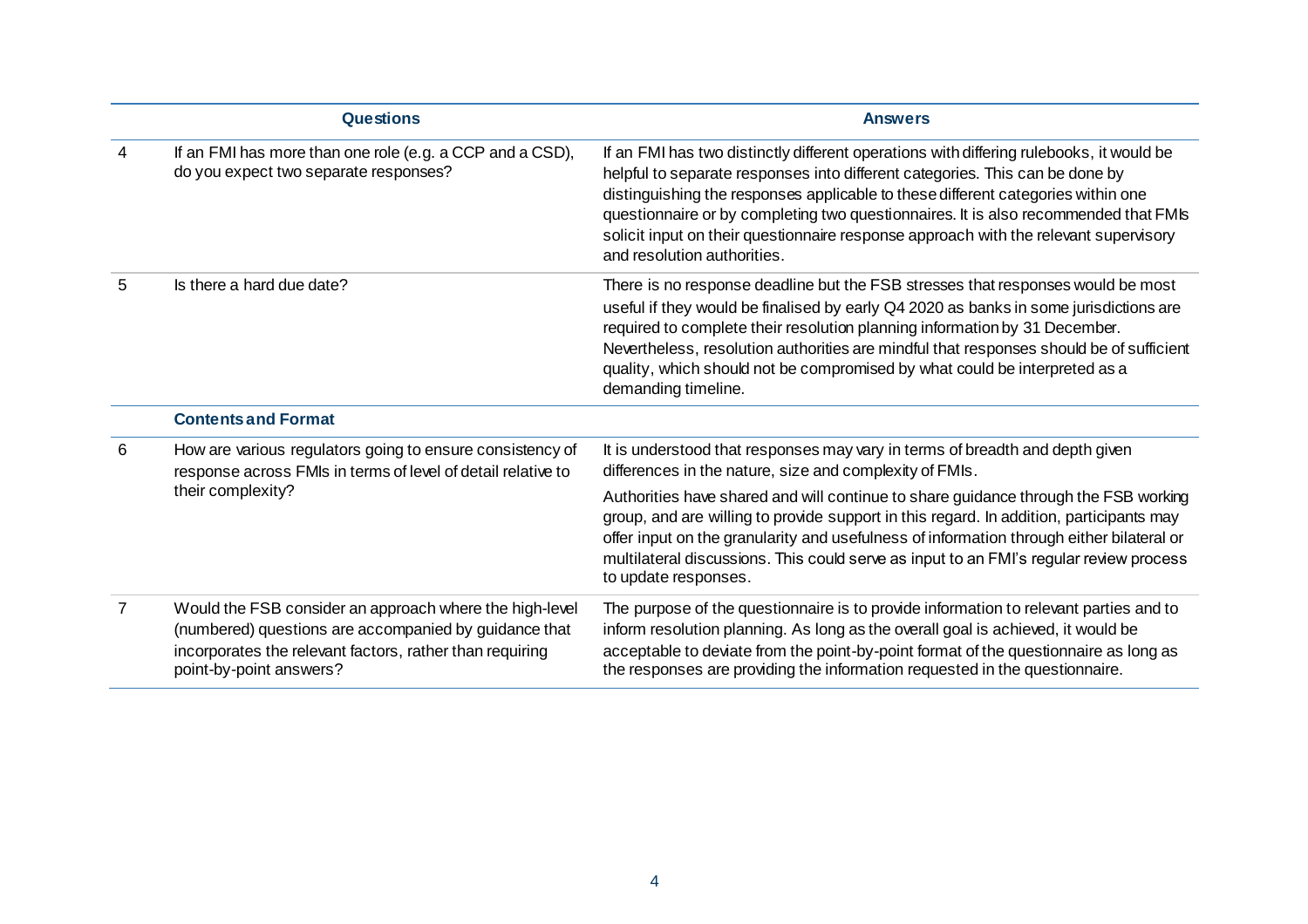|    | <b>Questions</b>                                                                                                                                                                                                                                                                                                 | <b>Answers</b>                                                                                                                                                                                                                                                                                                                                                                                                                                              |
|----|------------------------------------------------------------------------------------------------------------------------------------------------------------------------------------------------------------------------------------------------------------------------------------------------------------------|-------------------------------------------------------------------------------------------------------------------------------------------------------------------------------------------------------------------------------------------------------------------------------------------------------------------------------------------------------------------------------------------------------------------------------------------------------------|
| 8  | Could you please provide further information on the<br>expectations regarding what is to be published by each<br>FMI, the form of this publication, and whether it will need to<br>be updated regularly?<br>Please elaborate on the expectations regarding<br>"presumptive path" summaries, as an alternative to | The content and the format of the publication is up to each FMI. The FSB would<br>prefer that FMIs publish their responses in order to make them available to FMI<br>participants and resolution authorities to inform their resolution planning. FMIs are<br>encouraged to review and update their responses annually as well as upon the<br>occurrence of material changes to their rulebooks, procedures or contractual<br>agreements, or other changes. |
|    | responses' disclosure in case of confidentiality issues. In<br>particular, what is the level of granularity of the information<br>expected by the FSB to be addressed in the context of the<br>summary?                                                                                                          | Some FMIs may prefer to not make their full responses available on a public website.<br>Under these circumstances, the FSB encourages FMIs to (1) publish to the general<br>public what may be shared and (2) make the confidential responses available to<br>authorities and to FMI members only. This could be accomplished, for example,<br>through pro-active communication to participants and authorities, on a "members"                             |
|    | If the FMI chooses to provide a presumptive path summary,<br>is the FSB encouraging either the disclosure to authorities<br>and, upon request, to the FMI's participants, or the<br>publication of the summary?                                                                                                  | only" area of their website, and/or upon request.                                                                                                                                                                                                                                                                                                                                                                                                           |
|    |                                                                                                                                                                                                                                                                                                                  | If the FMI decides not to make any part of its detailed response available to the<br>general public, then it would be useful that (3) at least a non-binding 'presumptive<br>path' summary of its likely reaction to a distressed FMI participant prior, during and<br>after resolution is publicly available. Such a summary however may not always cover<br>all the information that is useful for authorities and FMI participants.                      |
| 9  | As we work through the questionnaire and realise we need<br>more clarity who should we approach for this clarity? Is<br>there a mailbox we can use?                                                                                                                                                              | FMIs should engage with their oversight/supervision authority and the bank<br>resolution authority in their jurisdiction to seek guidance on any aspects of the<br>questionnaire.                                                                                                                                                                                                                                                                           |
|    | <b>Publication and Communication</b>                                                                                                                                                                                                                                                                             |                                                                                                                                                                                                                                                                                                                                                                                                                                                             |
| 10 | Will the responses to the questionnaires be published by<br>the FSB, or will each FMI be responsible for publishing their<br>response?                                                                                                                                                                           | Publishing the response is the responsibility of each FMI. Supervisory and resolution<br>authorities will encourage FMIs to do so.                                                                                                                                                                                                                                                                                                                          |
| 11 | How will FMI participants become aware that an FMI has<br>published a response?                                                                                                                                                                                                                                  | The FSB encourages FMIs to make their participants aware of the existence of their<br>responses. Industry associations may also be in a position to collect this information<br>for their members and the broader set of FMI participants if so needed.                                                                                                                                                                                                     |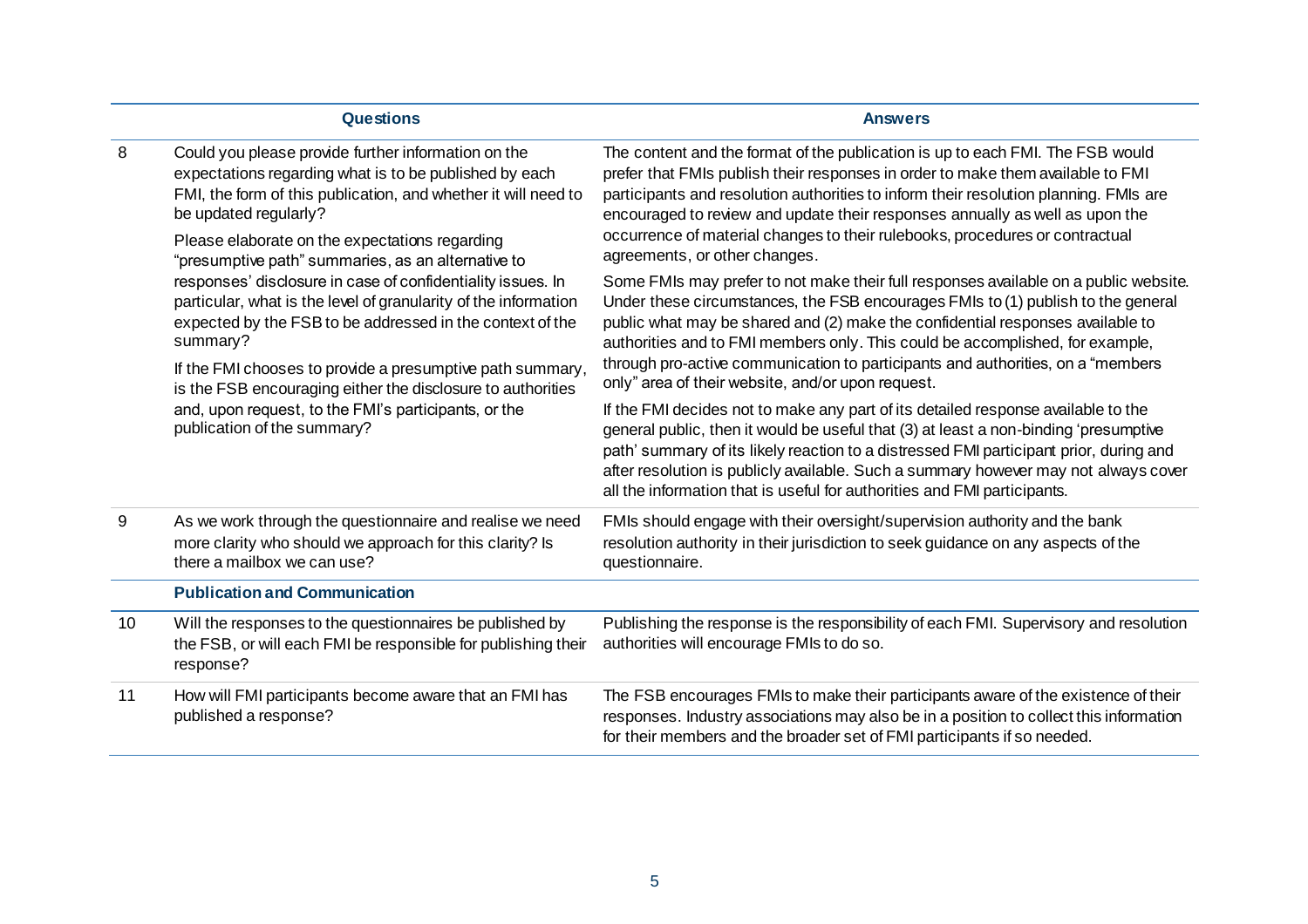|    | <b>Questions</b>                                                                                                                                                                                                     | <b>Answers</b>                                                                                                                                                                                                                                                                                                                                                                                                                                                                                                                                             |
|----|----------------------------------------------------------------------------------------------------------------------------------------------------------------------------------------------------------------------|------------------------------------------------------------------------------------------------------------------------------------------------------------------------------------------------------------------------------------------------------------------------------------------------------------------------------------------------------------------------------------------------------------------------------------------------------------------------------------------------------------------------------------------------------------|
| 12 | What communication would FMIs expect from either<br>participants or resolution authorities prior to a participant<br>entering resolution?                                                                            | This question is covered under #22 and #34 of the questionnaire. Responses to<br>these questions are intended to reduce any requirement for further ex ante bilateral<br>engagement between FMIs and participants on this topic.                                                                                                                                                                                                                                                                                                                           |
| 13 | Do FMIs need to share the same level of detailed<br>information with all their members ("one-size-fits-all")?                                                                                                        | Some FMIs may choose not to share the same level of detailed information with all of<br>their members, as some information may not be relevant to all membership<br>categories. Even if a FMI participant has a relatively small volume with the FMI<br>compared to other participants, the participant may still be dependent on continued<br>access (for instance if the participant considers this particular membership as a back-<br>up) in order to remain in a business-as-usual status.                                                            |
|    | <b>Supervisory Process/Expectation</b>                                                                                                                                                                               |                                                                                                                                                                                                                                                                                                                                                                                                                                                                                                                                                            |
| 14 | If FMIs do not have a response to a question or identify a<br>gap in their process that needs remediation to fully address<br>the wider industry needs, what is the proposed approach?                               | This questionnaire is intended to provide information primarily to FMI participants and<br>is separate from the supervisory process between an FMI and its overseer/supervisor<br>or any internal FMI process, where gaps may be identified and addressed. Should<br>relevant gaps be identified during the questionnaire response process, the FMI is<br>encouraged to discuss them with its supervision/oversight authority.                                                                                                                             |
| 15 | What will be the next steps for participants and FMIs after<br>the responses have been published? Will participants have<br>bilateral SLAs (Service Level Agreements) or similar<br>agreements with individual FMIs? | The questionnaire is not intended to lead to changes to contractual rules or<br>agreements. Nothing in the questionnaire should be read as seeking to modify the<br>FSB Guidance on Continuity of Access to Financial Market Infrastructures (FMIs) for<br>a Firm in Resolution, 2017 (July) or any applicable rules or regulations. Responses of<br>FMIs to the questionnaire should be considered indicative and not as a firm<br>commitment by the FMI to use, or to use in a specific way, any discretion under its<br>rules or contractual framework. |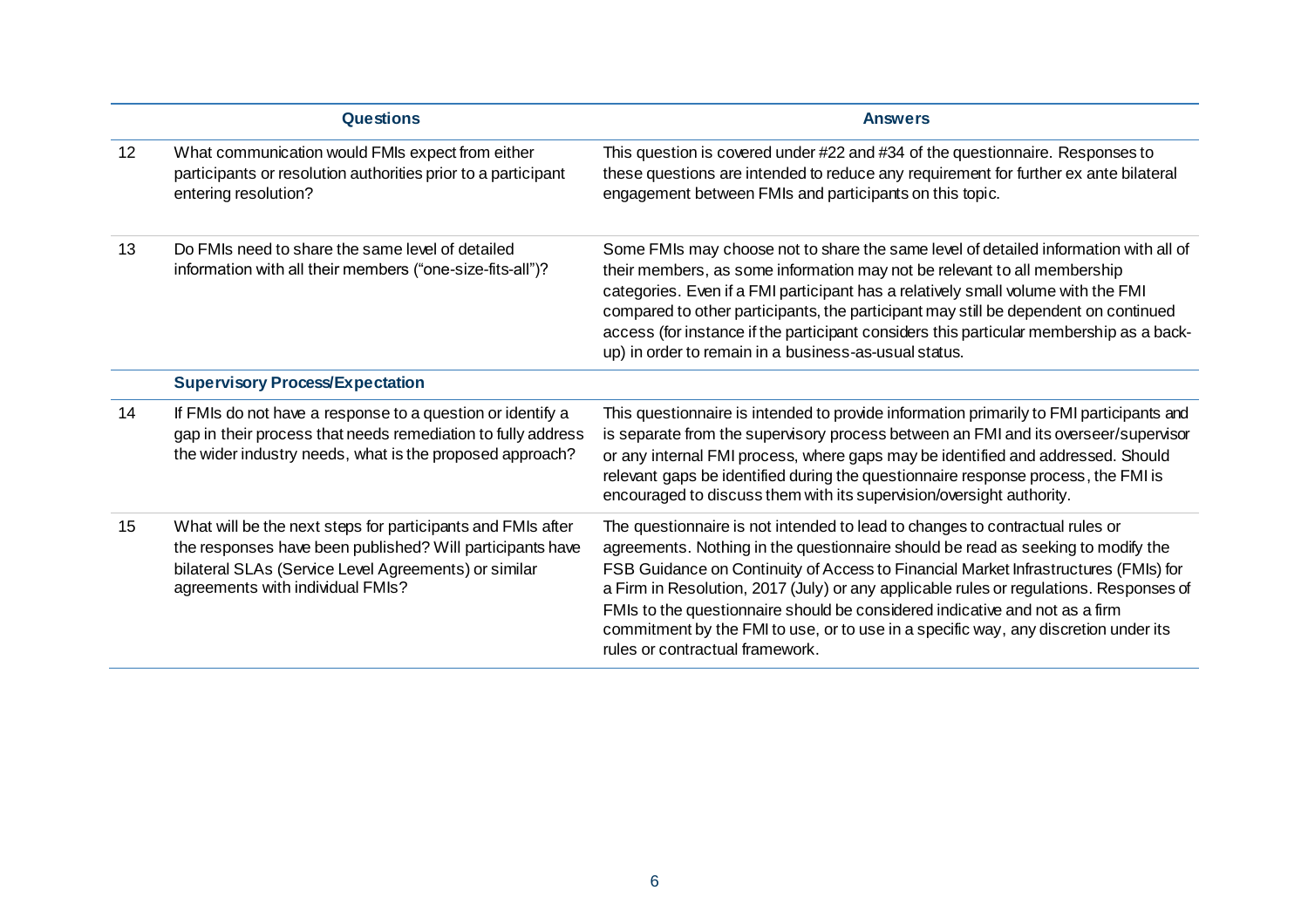|    | <b>Questions</b>                                                                                                                                                                                                                                            | <b>Answers</b>                                                                                                                                                                                                                                                                                                                                                                                                                                                                                                              |
|----|-------------------------------------------------------------------------------------------------------------------------------------------------------------------------------------------------------------------------------------------------------------|-----------------------------------------------------------------------------------------------------------------------------------------------------------------------------------------------------------------------------------------------------------------------------------------------------------------------------------------------------------------------------------------------------------------------------------------------------------------------------------------------------------------------------|
| 16 | In most cases, FMIs note the rules for a participant in<br>resolution will be the same as in business-as-usual (BAU)<br>as they monitor risks continuously. What is the supervisory<br>expectation, (e.g. specific requirements for a resolution<br>event)? | The work of the FSB on matters related to bank resolution is without prejudice to the<br>expectations of FMI supervisors/overseers, as discussed in other international fora<br>(such as CPMI-IOSCO) and at the national level.                                                                                                                                                                                                                                                                                             |
|    |                                                                                                                                                                                                                                                             | The purpose of the questionnaire is to help build an understanding on how each FMI<br>would apply its rules, trigger escalation ladders, and exercise its discretion vis-à-vis a<br>participant in resolution and thus help participants determine a contingency plan to<br>minimise the likelihood of losing access.                                                                                                                                                                                                       |
|    | <b>Substance</b>                                                                                                                                                                                                                                            |                                                                                                                                                                                                                                                                                                                                                                                                                                                                                                                             |
| 17 | Re Q7) What is meant by an operating framework? If the<br>FMI clearinghouse rules are clear that an FMI participant in<br>resolution can continue to access the system provided that<br>it meets the obligations as a member, would it suffice?             | The intention of the question is to ask whether the FMI's rules make clear explicitly<br>that participants in resolution may continue to use the system (as they are supposed<br>to continue operating post-resolution, as per the relevant legal framework).                                                                                                                                                                                                                                                               |
|    |                                                                                                                                                                                                                                                             | Some authorities are in the process of preparing information about potential impact<br>on FMIs of resolution action under their national framework. This may helpfully inform<br>FMIs' own expectations of consequences of resolution of one of their participants.                                                                                                                                                                                                                                                         |
| 18 | Re Q8.c) What is meant by 'forward-looking indicators'?                                                                                                                                                                                                     | A forward-looking indicator would be any data point(s) upon which a judgment call<br>may be made as to whether the FMI has any reasonable grounds to believe that a<br>participant will be in default in the (near) future. This is related to the situation where<br>a FMI has the ability within its rulebook to trigger termination for a participant even if<br>the participant has not failed to meet any obligation, has not entered into insolvency<br>proceedings and did not meet any other condition for default. |
| 19 | Re Q21&Q33) Can you explain the rationale behind<br>distinguishing idiosyncratic risk and market stress and why<br>it is relevant for continuity of access to the FMI?                                                                                      | This distinction is made in order to understand whether the FMI applies different<br>processes and if so which ones. For example, it could be that the FMI considers the<br>risk or feasibility of specific actions differently under different scenarios. Moreover,<br>the occurrence, magnitude and triggers for the introduction of any heightened<br>requirements could differ, as well as the FMI internal conditions for escalation.                                                                                  |
| 20 | Re Part III&IV) What does market stress mean and refer to?                                                                                                                                                                                                  | Market stress is a state where one or several risks on the relevant financial markets<br>are perceived (by FMIs, participants or authorities) to be elevated. Such risks are not<br>connected to a specific participant.                                                                                                                                                                                                                                                                                                    |